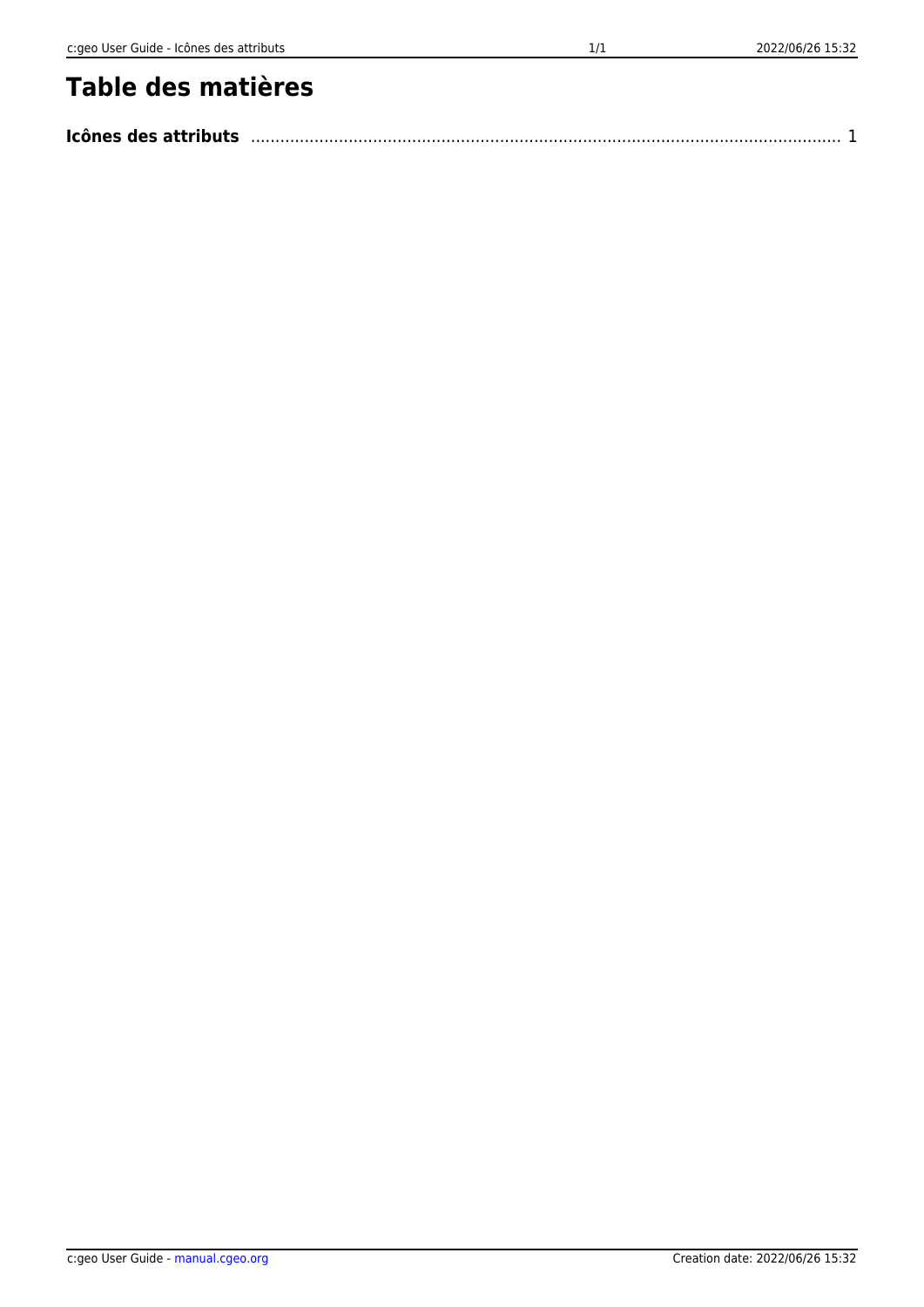## **CETTE DES CORTS DES PARAGES DES SOLUTES DES SOLUTES DES CONTRACTS DESCRIPTION OF PETERS DESCRIPTION OF PETERS traduction**

(supprimez ce paragraphe une fois la traduction terminée)

## <span id="page-1-0"></span>**Icônes des attributs**

Cette page donne un aperçu de toutes les icônes d'attributs utilisées dans c:geo. Les icônes d'attributs sont utilisées par un propriétaire de cache pour décrire les attributs d'un cache et sont affichées sur la page [des détails des caches.](https://cgeo.droescher.eu/fr/cachedetails#attributes)



La plupart des icônes peuvent être annulées si elles sont utilisées avec ceci : (par exemple, "Disponible 24 heures sur 24 et 7 jours sur 7" serait annulé par "Non disponible 24 heures sur 24 et 7 jours sur 7").

Tous les attributs ne sont pas disponibles pour tous les services de géocaching

|      | Icône Description                                             |
|------|---------------------------------------------------------------|
|      | The geocache is located in an abandoned building              |
|      | Aircraft needed                                               |
| 365  | Available at all seasons                                      |
|      | Mathematical tasks need to be solved                          |
| 7    | Ask the owner for information                                 |
|      | This is an audio cache                                        |
| 24/7 | Available 24/7 (at all times)                                 |
| க்   | Bicycles are allowed                                          |
|      | You might need a boat for this cache                          |
|      | Birds might be breeding near the cache                        |
|      | You have to bring your own pen, as there is none in the cache |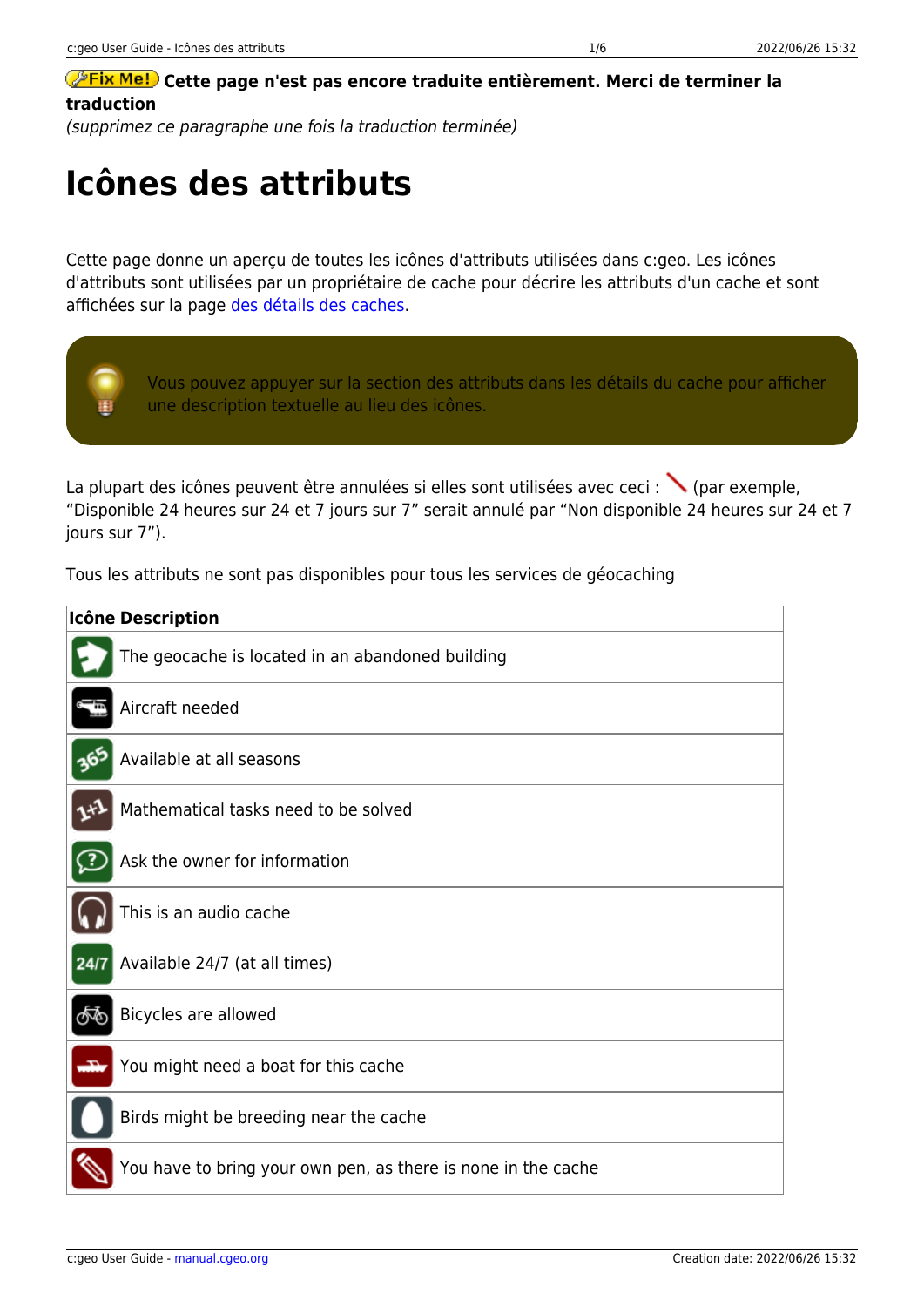|   | Icône Description                                                                |
|---|----------------------------------------------------------------------------------|
|   | Campfires are allowed                                                            |
|   | Camping is allowed                                                               |
|   | The geocache is located in a cave                                                |
| ť | The geocache is located in the vicinity of a cliff                               |
|   | Climbing will be required for this geocache                                      |
|   | You will need a compass for this geocache                                        |
|   | Animals might be present in vicinity of the geocache                             |
|   | The geocache is located in a dangerous area                                      |
|   | Dangerous animals might be present in vicinity of the geocache                   |
|   | This geocache is available at day time                                           |
|   | Dogs are allowed                                                                 |
|   | The geocache will require easy climbing                                          |
|   | An entrance fee is required to find this geocache                                |
|   | A puzzle or some other quests needs to solved in the field                       |
|   | This geocache currently needs owner maintenance as reported by another geocacher |
|   | A flashlight is required                                                         |
|   | Food is available nearby                                                         |
|   | The cache is located on private grounds                                          |
|   | Fuel ist available nearby                                                        |
|   | This cache is a Geohotel                                                         |
|   | This cache is part of a Geotour                                                  |
|   | Long hike (>10km) required                                                       |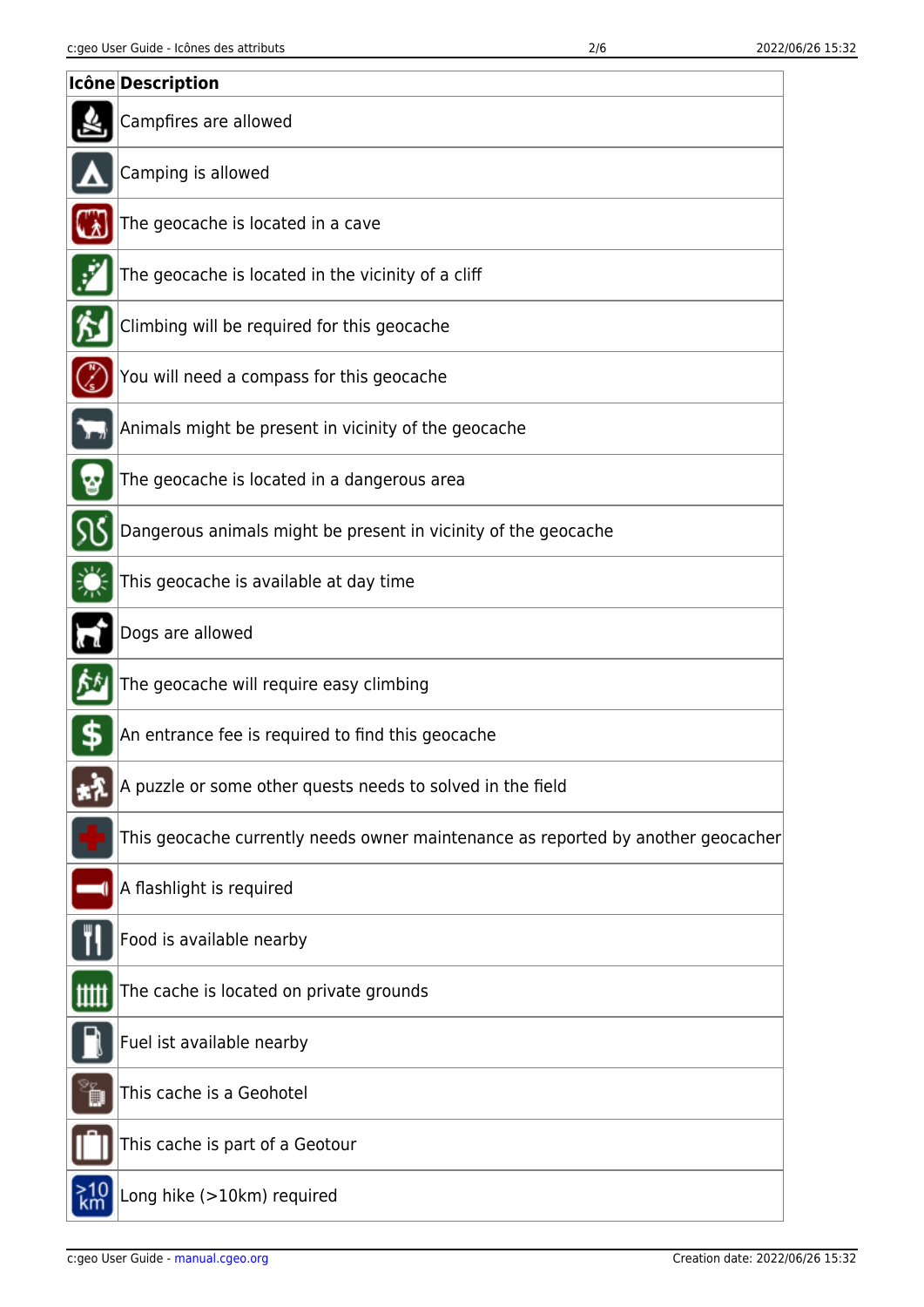|        | Icône Description                                                                |
|--------|----------------------------------------------------------------------------------|
|        | Medium hike (<10km) required                                                     |
| $1$ km | Short hike (<1km) required                                                       |
| ₩      | The cache requires relevant hiking                                               |
|        | The cache is in a mountain area                                                  |
|        | A historic site is nearby                                                        |
|        | Horses/Riding is allowed                                                         |
|        | The cache is located in a hunting area                                           |
|        | The cache is located under or in water                                           |
| জি     | The cache is located inside a building                                           |
|        | The cache requires investigation or preparation                                  |
|        | Jeeps/4WD allowed                                                                |
|        | The cache is suitable for kids                                                   |
| ē٢     | The cache is part of a Lost&Found adventure                                      |
|        | This cache is a letterbox                                                        |
|        | This cache has an electronic logbook (you will only find a link to it)           |
|        | The cache involves magnetic components or a magnet is required to find the cache |
|        | The cache is located in a mine                                                   |
|        | Motorcycles are allowed                                                          |
|        | This is moving cache                                                             |
|        | The cache is located in a natural environment                                    |
|        | This cache is recommended to be done at night time                               |
|        | This is a night cache                                                            |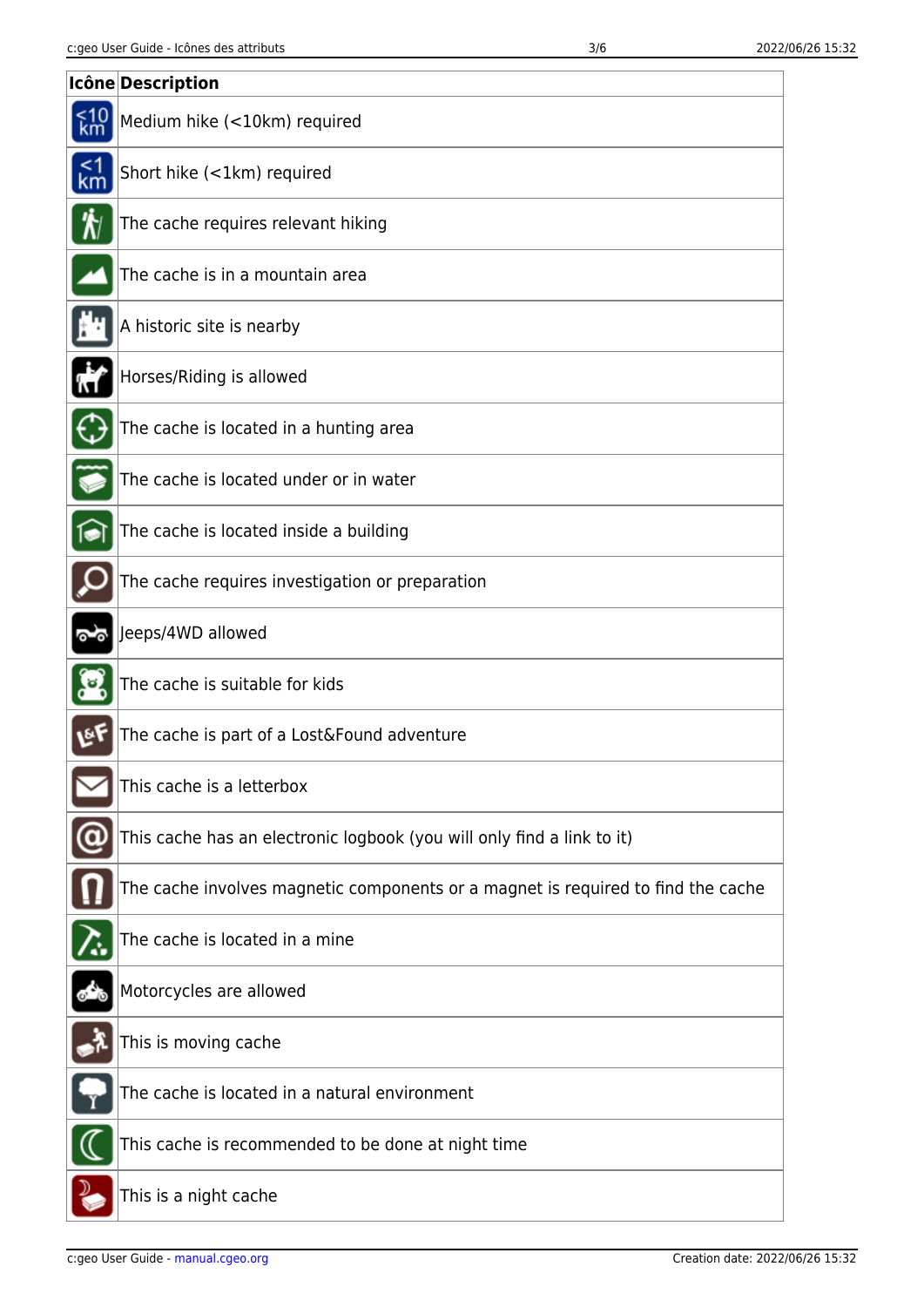|                        | Icône Description                                     |
|------------------------|-------------------------------------------------------|
|                        | A GPS device is not required to find this cache       |
| $_{\rm only}^{\rm OC}$ | This cache is only available on Opencaching           |
| ш.)                    | This is an offset/multi cache                         |
|                        | Finding this cache needs (less than) one hour         |
|                        | Overnight stay required                               |
|                        | Car parking is available                              |
|                        | You can park your car next to the cache (Park & Grab) |
|                        | This is a partnership cache                           |
|                        | This cache can be done by pedestrians only            |
|                        | Phone available nearby                                |
|                        | Picnic tables nearby                                  |
|                        | The cache is nearby a point of interest               |
|                        | Poisenous plants nearby the cache                     |
|                        | Public transport available                            |
|                        | Solving a puzzle is require to find the cache         |
|                        | Quads/ATV allowed                                     |
|                        | This is a quick to find cache                         |
|                        | Railway available                                     |
| ⊁                      | Aid climbing required                                 |
|                        | Restrooms available                                   |
|                        | Mobile homes allowed                                  |
|                        | Special tools required                                |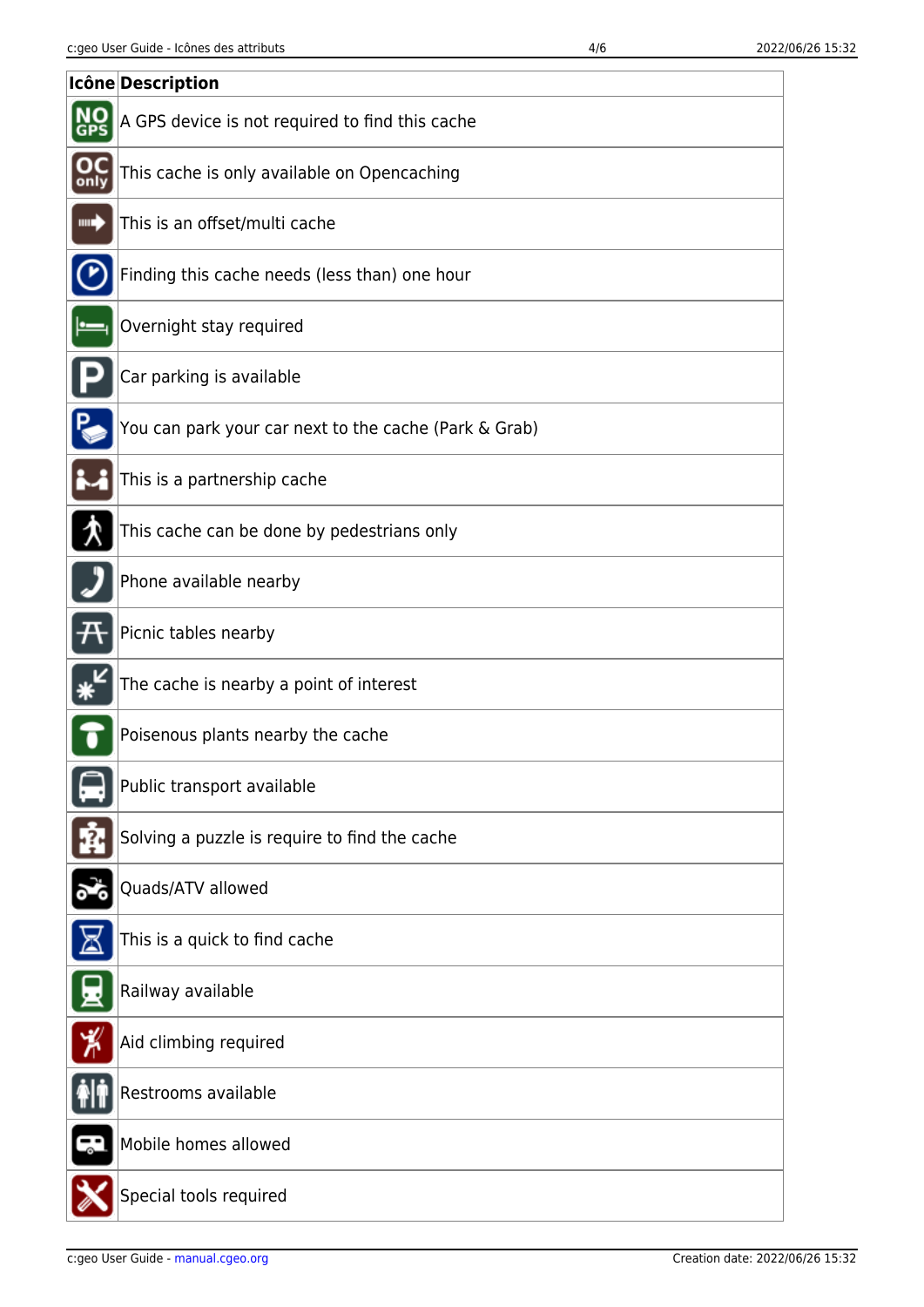|                             | Icône Description                      |
|-----------------------------|----------------------------------------|
| $= 0$                       | This is a Safari cache (Opencaching)   |
|                             | Scenic view nearby                     |
|                             | Scuba gear required                    |
|                             | Access to cache might depend on season |
|                             | Shovel required                        |
|                             | Skiing requires/allowed                |
|                             | Specific access times apply            |
|                             | Cache is snow proof                    |
|                             | Snow mobiles allowed                   |
| $\boldsymbol{\mathfrak{L}}$ | Snow shoes required                    |
|                             | Cache only available at specific times |
|                             | Stealth required                       |
|                             | Cache is stroller accessible           |
|                             | Cache has an electronic marker         |
|                             | Swamp nearby                           |
|                             | Swimming required                      |
|                             | Syringe                                |
|                             | Cache requires teamwork                |
|                             | Thorns nearby                          |
|                             | Ticks nearby                           |
|                             | Cache might depend on tide             |
|                             | Touristic cache                        |